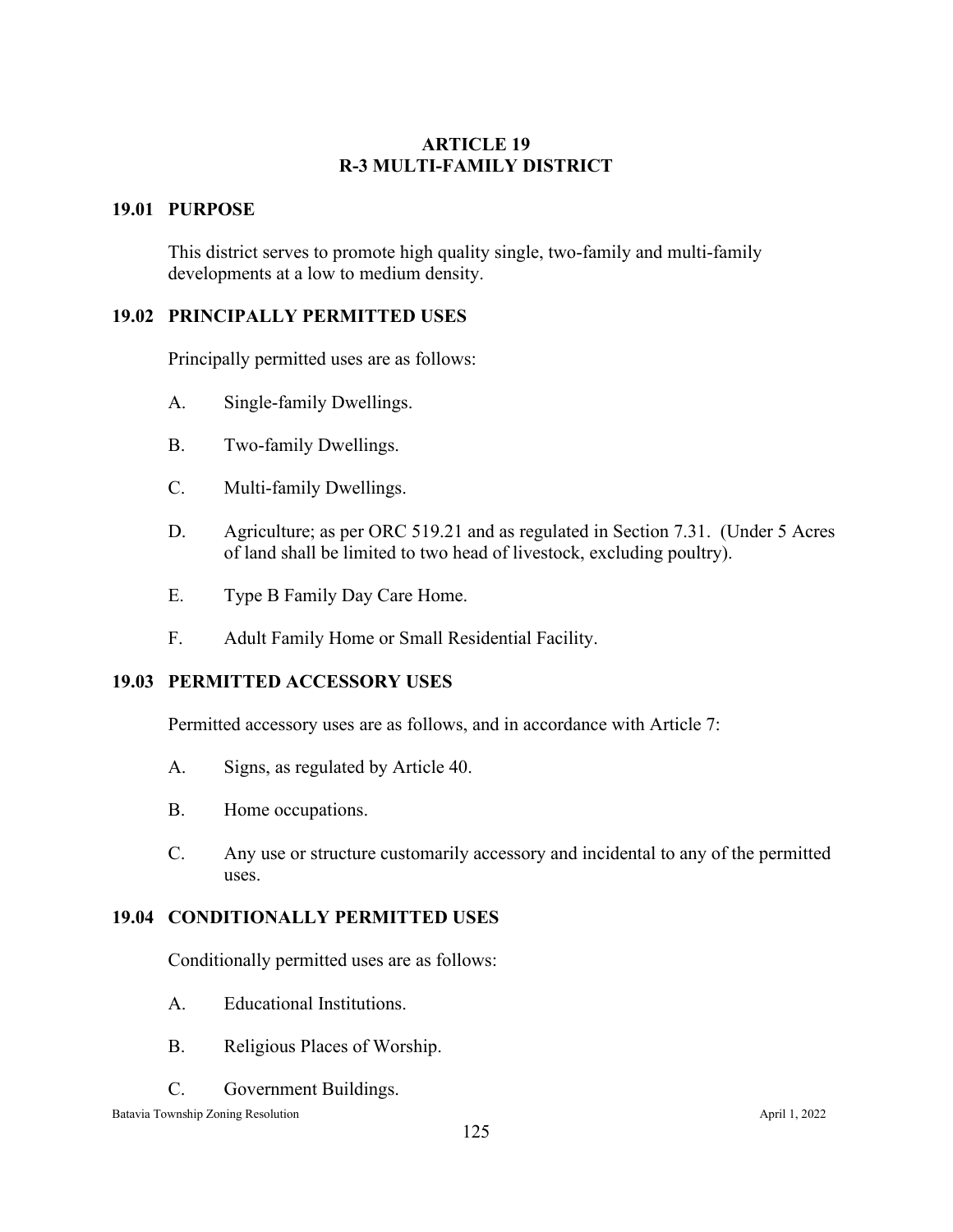- D. Non-Commercial Recreation Areas.
- E. Adult Group Homes; as licensed under State Law.
- F. Clubs.
- G. Hospitals.
- H. Day Care Center
- I. Rest Homes/Convalescent Care/Assisted Care Living Facilities.
- N. Secondary Dwelling Units; as regulated in Article 7.
- O. Wireless Telecommunications Towers; as regulated in Section 7.12.
- P. Outdoor Stoves or Furnaces on lots three (3) acres or less; as regulated in Section 7.28.
- Q. Small Wind Energy Conservation Systems on lots three (3) acres or less; as regulated in Section 7.29.

#### **19.05 MINIMUM LOT AREA AND WIDTH**

The minimum lot area for properties in the R-3 Multi-family District are as follows:

- A. Single-family dwellings shall have a minimum lot area of 20,000 square feet and a width of not less than 100 feet at the building setback line.
- B. Two-family dwellings shall have a minimum lot area of 25,000 square feet and a width of not less than 125 feet at the building setback line.
- C. Multi-family dwellings shall not exceed a density of eight (8) dwelling units per gross acre, with lot having a width of not less than 125 feet at the building setback line.
- D. Hospitals, Educational Institutions, and Religious Places of Worship shall have a minimum lot area of 5 acres and a width of not less than 200 feet at the building setback line.
- E. Other uses shall have a minimum lot area of 1 acre and a width of not less than 100 feet at the building setback line.

Batavia Township Zoning Resolution April 1, 2022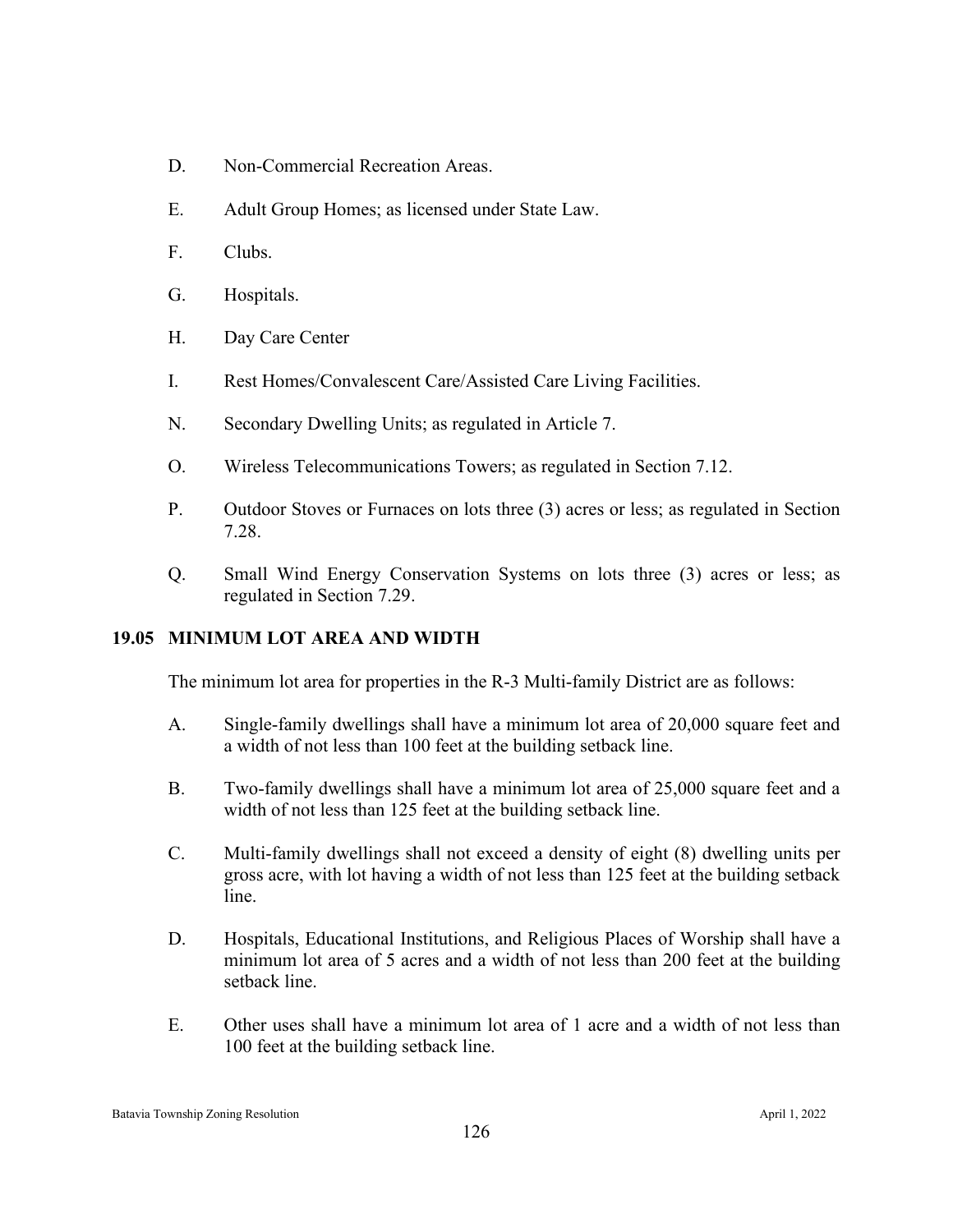## **19.06 MINIMUM FRONT YARD SETBACK**

The minimum front yard setback for properties in the R-3 Multi-family District shall be 50 feet.

## **19.07 MINIMUM SIDE YARD SETBACK**

The minimum side yard setback for properties in the R-3 Multi-family District shall be as follows:

- A. Single-family dwellings shall have a minimum side yard setback of 10 feet with a minimum total side yard setback of 40 feet.
- B. Two-family dwellings shall have a minimum side yard setback of 20 feet.
- C. Multi-family dwellings shall have a minimum side yard setback of 50 feet.
- D. Other uses shall have a minimum side yard setback of 50 feet.

# **19.08 MINIMUM REAR YARD SETBACK**

The minimum rear yard setback for properties in the R-3 Multi-family District shall be as follows:

- A. Single-family and two-family dwellings shall have a minimum rear yard setback of 35 feet.
- B. All other uses shall have a minimum rear yard setback of 50 feet.

## **19.09 MAXIMUM HEIGHT REGULATIONS**

The maximum height regulations for properties in the R-3 Multi-family District shall be as follows:

- A. No principal structure shall exceed 40 feet in height.
- B. No accessory structure shall exceed 15 feet in height, unless such structure is greater than 300 square feet, but in no case shall any accessory structure exceed the height of the principal structure on the lot.

## **19.10 OFF-STREET PARKING AND LOADING**

Off-street parking and loading shall be required as is specified in Article 8, Off-Street Parking and Loading.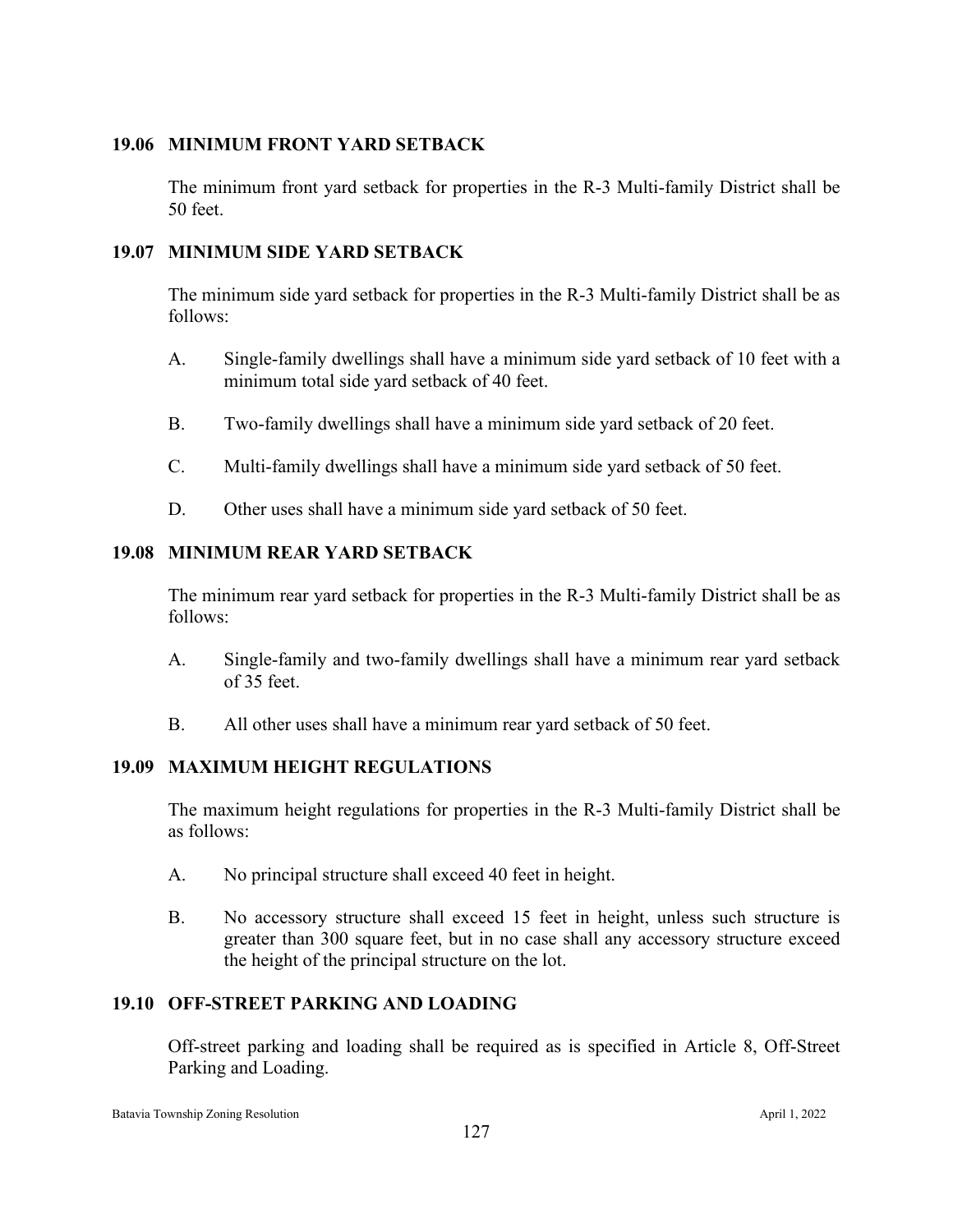## **19.12 MINIMUM FLOOR AREA**

The minimum floor area for dwellings in the R-3 Multi-family District shall be as follows:

- A. Two-family dwellings shall have a minimum floor area of 1,000 square feet each unit.
- B. Multi-family dwellings shall have a minimum floor area as follows:
	- 1. Efficiency dwellings 560 square feet.
	- 2. One bedroom dwellings 680 square feet.
	- 3. Two bedroom dwellings 770 square feet.
	- 4. Three bedroom dwellings 980 square feet.

## **19.13 STANDARDS FOR MULTI-FAMILY DWELLING**

Multi-family dwellings shall be further regulated as follows:

- A. All driveways and parking areas must be paved.
- B. Adequate off-street parking must be provided by the developer in accordance with the provisions of Article 8 of this Resolution.
- C. Each multi-family dwelling or development shall have adequate exterior and common area lighting where necessary. Adequate exterior and common area lighting shall mean that all common areas outside and around the multi-family buildings, including stairwells, are sufficiently lit to allow for safe and convenient pedestrian movement.
- D. Every application for the construction, operation, maintenance, and occupancy of a multi-family dwelling shall be accompanied with plans and specifications fully setting out the number of buildings, position of each building, number of parking spaces, number of units, driveways giving access to each building and to the development and a plan of landscaping and copies of the specifications for the materials to be contained therein.
- E. A group of multi-family dwellings shall be considered as one (1) building for the purpose of determining front, side, and rear yard requirements. The entire group, as a unit, shall require one (1) front, one (1) rear, and two (2) side yards as specified for dwellings in the appropriate district.

#### Batavia Township Zoning Resolution April 1, 2022